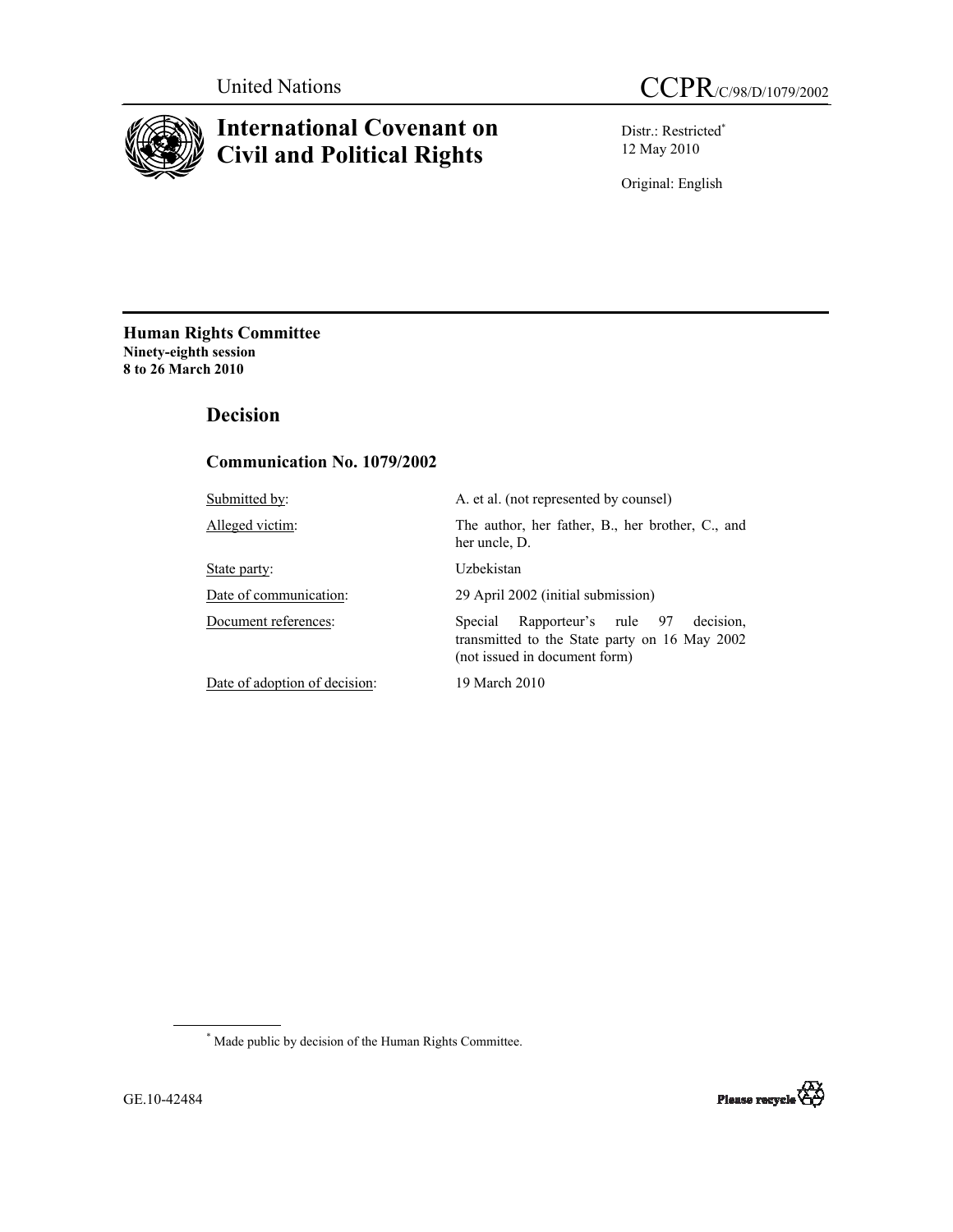| Subject matter:                   | trial.<br>disappearance:<br>Enforced<br>unfair<br>discrimination on political grounds. |
|-----------------------------------|----------------------------------------------------------------------------------------|
| <i>Procedural issues:</i>         | Level of substantiation of claim.                                                      |
| Substantive issue:                | Persecution of a high level official and his family<br>for political reasons.          |
| Article of the Optional Protocol: | 2.                                                                                     |
| Article of the Covenant:          | 2; 7; 9; 10; 11; 14; 19; 26.                                                           |

**[Annex]**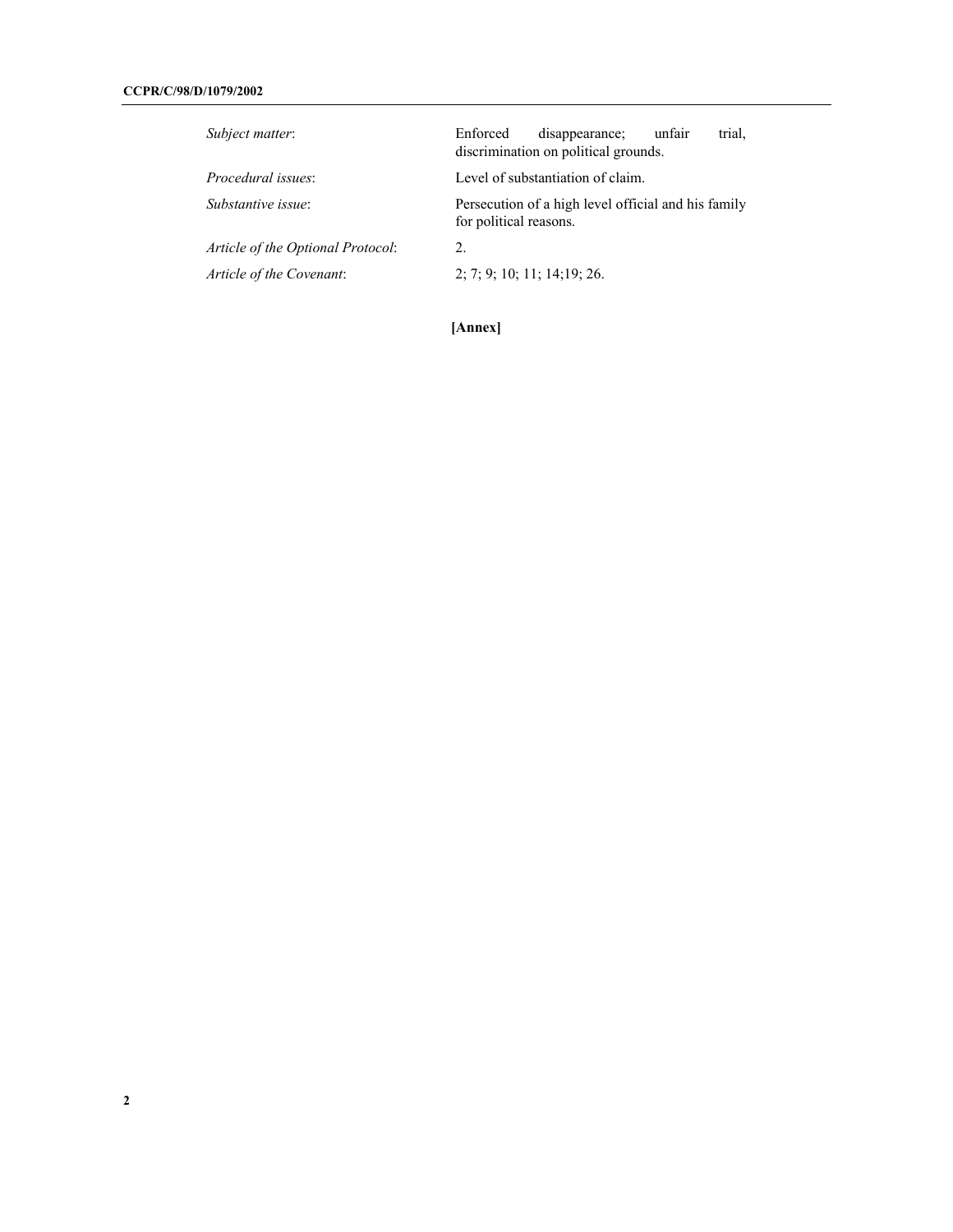# **ANNEX**

# **Decision of the Human Rights Committee under the Optional protocol to the International Covenant on Civil and Political Rights (ninety-eighth session)**

concerning

# **Communication No. 1079/2002\*\***

| Submitted by:                           | A. et al. (not represented by counsel)                                        |
|-----------------------------------------|-------------------------------------------------------------------------------|
| Alleged victim:                         | The author, her father, B., her brother, C., and<br>her uncle, D.             |
| State party:                            | Uzbekistan                                                                    |
| Date of communication:                  | 29 April 2002 (initial submission)                                            |
| Covenant on Civil and Political Rights. | The Human Rights Committee, established under article 28 of the International |

Meeting on 19 March 2010,

Adopts the following:

### **Decision on admissibility**

1. The author of the communication is A., an Uzbek national born in 1968. She submits the communication on her behalf and on behalf of B. (her father), an Uzbek national born in 1948; her brother, C., an Uzbek national born in 1977; and her uncle, D., also an Uzbek national born in  $1961<sup>1</sup>$ . The author claims that they are all victims of violations by Uzbekistan, of their rights under article 2; article 7; article 9; article 10; article 11; article 19; and article 26, of the Covenant. Her allegations also raise issues under article 14 of the Covenant, although the author does not invoke this provision of the Covenant specifically in her initial submission. The author is unrepresented. The Optional Protocol entered into force for the State party on 28 December 1995.

<sup>\*\*</sup> The following members of the Committee participated in the examination of the present communication: Mr. Abdelfattah Amor, Mr. Lazhari Bouzid, Ms. Christine Chanet, Mr. Mahjoub El Haiba, Mr. Ahmad Amin Fathalla, Mr. Yuji Iwasawa, Ms. Helen Keller, Mr. Rajsoomer Lallah, Ms. Zonke Zanele Majodina, Ms. Iulia Antoanella Motoc, Mr. Michael O'Flaherty, Mr. José Luis Pérez Sanchez-Cerro, Mr. Rafael Rivas Posada, Sir Nigel Rodley, Mr. Fabian Omar Salvioli and Mr. Krister Thelin.

<sup>&</sup>lt;sup>1</sup> At the time of registration of the communication, the author has submitted written authorisations to act on behalf of her brother and her uncle, but not on behalf of her father, who had allegedly disappeared at this moment. Subsequently, given that the author's father had reappeared, the author submitted also a written authorisation to act on her father's behalf. The author has not presented details on the exact circumstances of the reappearance of her father.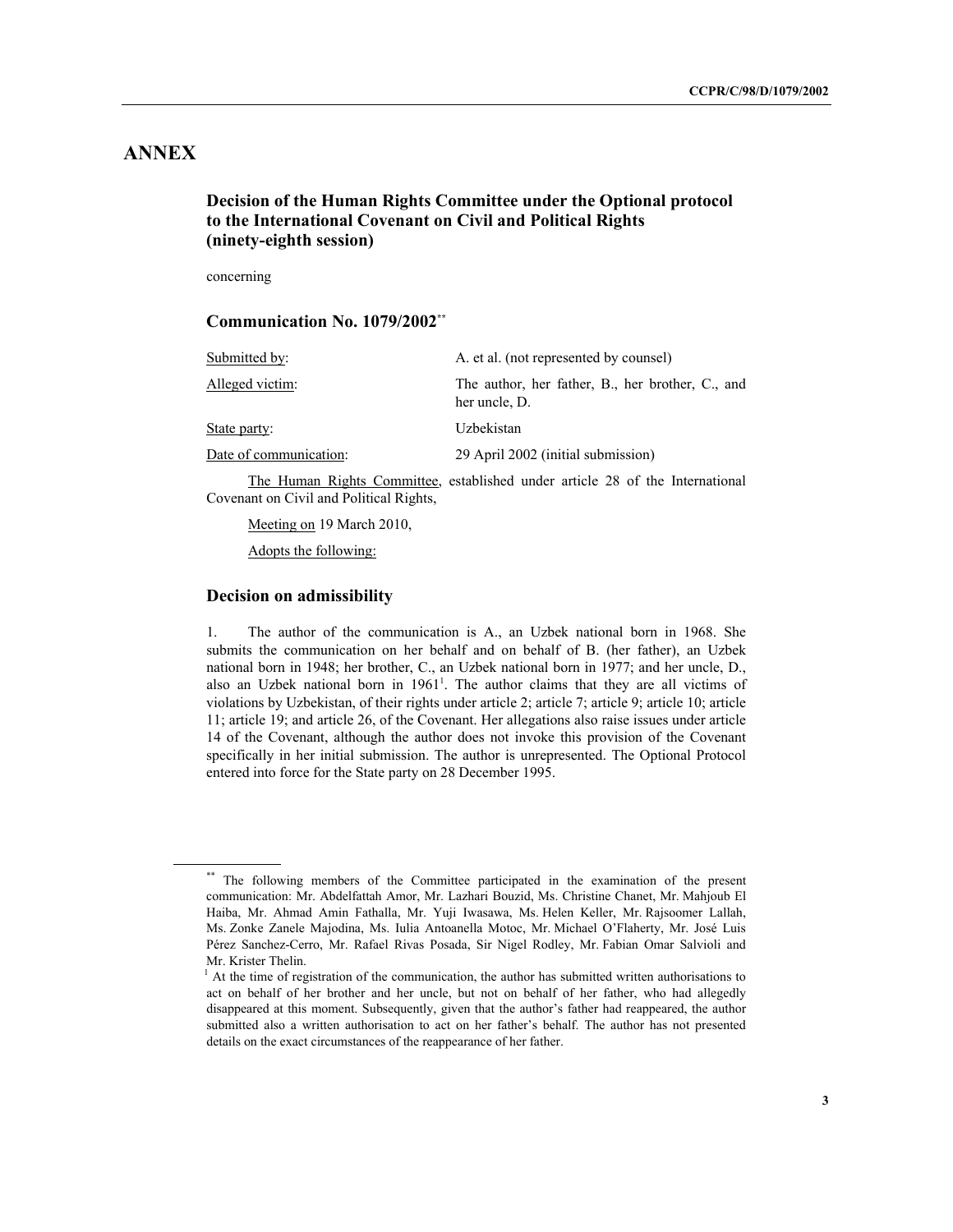#### **The facts as presented by the author**

2.1 B., the author's father, was the Chair of a State-owned stock company "Uzbkhlebprodukt" from April 1997 to April 2000. The company was made up of some 400 firms dealing with storage and processing of cereals, flour, and bread production, and it employed some forty four thousand individuals. According to the author, her father was a skilled manager, which was not appreciated by some. He started receiving threats, blackmail attempts, and offers of bribes in exchange for services. At some point in 2000, her father was asked to pay half a million of US dollars in order to retain his position. Soon afterwards, the author was contacted by an individual who presented himself as a relative of the then Vice-Prime Minister, who warned her that her father would have to pay one million of US dollars in order to avoid problems.

2.2 The author affirms that her father had told her that his deputies had signed several documents in his absence what had resulted in the release and disappearance of several thousands of tons of flour from the State reserve, creating serious problems<sup>2</sup>. Her father's efforts to bring the situation to the attention of the President were in vain. According to the author, she discovered sometime later that the Vice-Prime Minister had provided the President with false information in this respect.

2.3 An official inquiry into the release and disappearance of several hundreds of tons of flour from the State reserve was opened in March 2000. Officials of the firm "Uzbhlebroduct" were investigated, and were accused of misappropriation of State property, abuse of power, and other crimes. As a result, twenty two criminal cases were opened, involving more then three hundred persons. In this context, on 27 March 2000, the author's uncle, D. was arrested and charged for the alleged unlawful privatization of the firm "Uch Kakhramon non". The same day the authorities arrested the deputy-chairman of "Uzbkhlebprodukt" in charge of the economic matters, charging him with unlawful distribution of flour and irregular distribution of loans with special conditions.

2.4 In the morning of 31 March 2000, the author's father travelled to the city of Dzhizak, to attend the meeting of the Committee of Ministers. Later that day, the author was informed that her father had been arrested; subsequently, the police explained that in fact her father's whereabouts were unknown and that an arrest warrant against him was issued. The same day, at her mother's insistence, the author left Uzbekistan. All subsequent requests in respect to B.'s whereabouts made by the family to different institutions have remained unanswered<sup>3</sup>.

2.5 On 5 April 2000, the President issued an order for the dismissal of B. as Chairman of "Uzbkhlebproduct". The author affirms that shortly thereafter, the authorities started publicly naming her father as a dangerous criminal who had escaped in order to avoid responsibility. The author claims that her mother and other relatives were interrogated and constantly pressured by the authorities.

2.6 The author contends that prior to her departure from Uzbekistan, she was responsible for the international relations of a private company called "NZI". The director of the company was questioned by the police and allegedly beaten in an attempt to force her to provide the author's whereabouts and information on the functioning of the firm. The company's belongings and stamps were seized. Allegedly, the investigators were trying to

 $2$  According to the author, the whole system of recording of the wheat available in State depot in Uzbekistan was inaccurate, and her father was one of the first officials who started drawing the authorities' attention to this.

<sup>&</sup>lt;sup>3</sup> The author claims that such requests were addressed to the President, the Prosecutor General's Office, the Ministry of Interior, etc.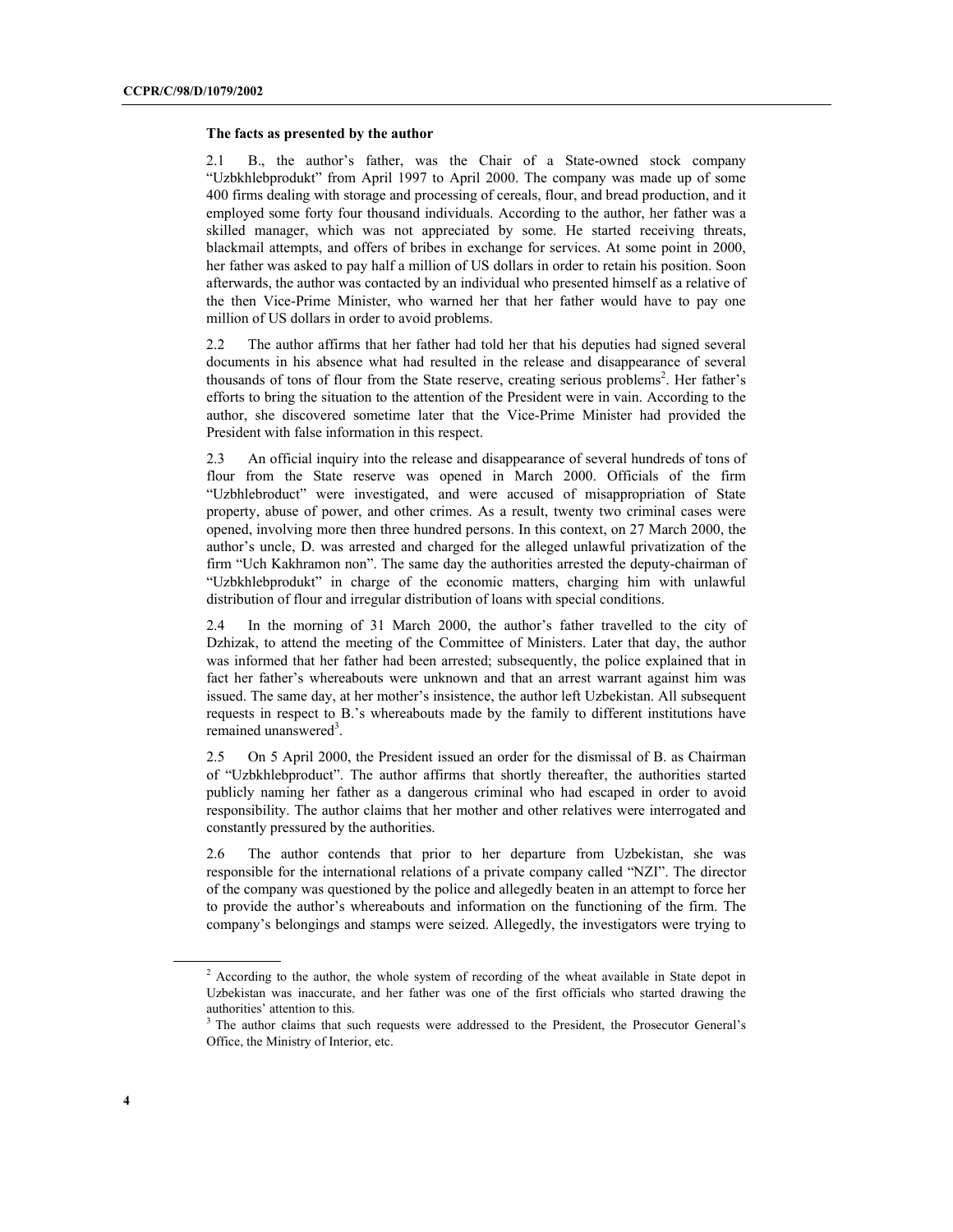establish the author's responsibility for the misappropriation of a large sum of money. An arrest warrant against the author was issued on these grounds.

2.7 The author affirms that the investigators had also "fabricated" charges against her father and her brother. The charges against her father included breach of the rules of distribution of flour from the State reserve, theft of State property, abuse of power, etc. She explains that she and her brother have fled Uzbekistan, as they do not trust the authorities.

2.8 On 7 March 2001, the Tashkent City Court sentenced the author's uncle to a nine years' prison term. According to her, his sentence was groundless and his guilt was not proven. His conviction was partly based on witnesses' statements unlawfully obtained, including under duress. According to the author, all claims formulated during the trial were rejected by the court without sufficient argumentation or were simply ignored. No economic experts' examinations have been carried out, according to the author. In addition, her uncle received a copy of the sentence only forty days after its pronouncement and not within ten days required by law. For this reason, according to the author, her uncle was unable to file an appeal on time<sup>4</sup>.

2.9 The author claims that her father was investigated in twenty two criminal cases, together with some other three hundred individuals, all accused of having organised serious theft and other crimes. Neither the investigators, nor the courts have ordered the conduct of any economic expert examination that might justify or explain the missing wheat, as well as the accuracy of distribution system of cereals form the State reserve. According to the author, her father and his family were all victims of an organised campaign, initiated by high-level officials in order to avoid the engagement of their own responsibility in the mismanagement that had occurred in the bread sector in Uzbekistan. The criminal proceedings against the family were arbitrary and are based, according to the author, on unsubstantiated evidence.

# **The complaint**

3. The author claims that the facts as presented amount to a violation of her, her father's, her brother's and her uncle's rights under article 2; article 7; article 9; article 10; article 11; article 19; and article 26, of the Covenant. Her allegations on the bias of the authorities in respect of the criminal investigations against her family, and the trial of her uncle also raise issues under article 14, although the author does not invoke this provision specifically in her initial complaint.

#### **State party's observations on admissibility and merits**

4.1 The State party presented its observations by Note verbale of 31 July 2007. It explains that B., then Chairman of the Board of Directors of "Uzdonmahsulot" State Joint-Stock company, had established a criminal society with his son, and other individuals. Using fake signatures of the staff of the "Uch Qahramon" subsidiary company, D. privatised the company, causing a harm to the State equal to  $34\,235\,459\,$  soums<sup>5</sup>, as assessed by the Committee on the Management of State property. As a result, D. and C. officially became the new owners of the company that was called "Uch Qahramon ltd".

<sup>&</sup>lt;sup>4</sup> The author further claims, however, that at that moment, her uncle's cassation claim to the Supreme Court had not yet been examined, and expresses concerns that the cassation claim would most probably only be examined formalistically, as was the case with the appeal examination of the Criminal College of the Tashkent City Court .

<sup>5</sup>  $<sup>5</sup>$  Equal at that time to around 145 000 US dollars</sup>

 <sup>(</sup>see http://data.un.org/CountryProfile.aspx?crName=Uzbekistan).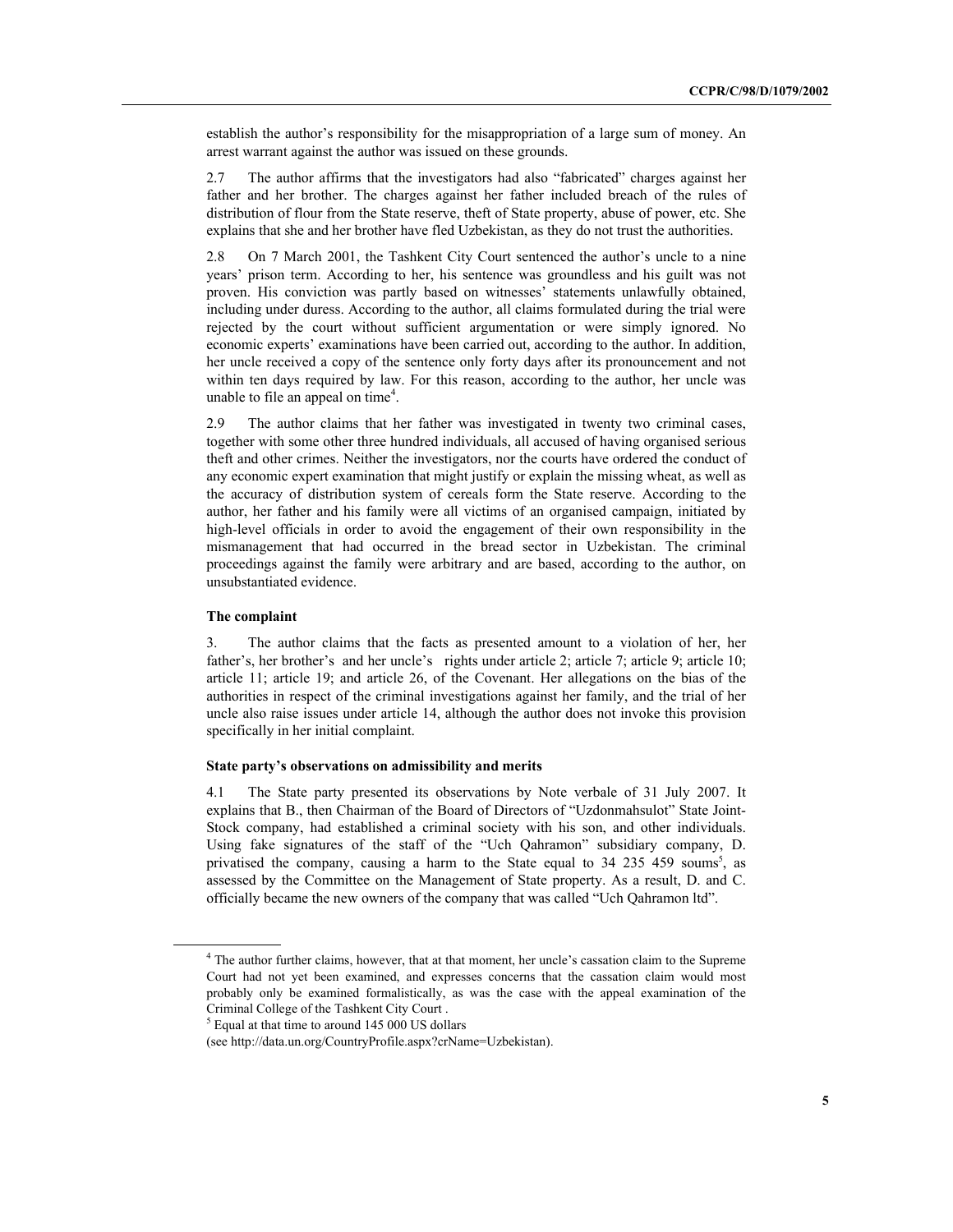4.2 Subsequently, according to the State party, A. also, acting in a prior criminal agreement with his deputy, authorised the delivery of important quantities of flour to "Uch Qahramon ltd", without having grounds for this and to the detriment of other bread producers in Uzbekistan.

4.3 The author of the communication, working in the "NZI ltd." company had, according to the State party, under her father's auspices and pressure, concluded a number of contracts with companies of the State holding "Uzdonmahsulot" for the delivery of polypropylene bags on advanced payment, what resulted in serious damages (150 780 300 Uzbek soums).

4.4 The State party further contends that in 1997, the author's father had established a joint-venture company "Yangi zamon" under the name of a friend. From 1997 to 2000, B. engaged in criminal agreement with close friends and transferred the property of ten companies (valued 13 499 300 US dollars) from "Uzdonmahsulot" State company to the joint-venture. Thus, he had committed fraud and had unlawfully acquired State property.

4.5 During 1998-2000, A. had also transferred the income from the sales of the products of ten bakeries belonging to "Yangi zamon" joint-venture, the funds were transferred to different bank accounts and were used to acquire raw materials which were later sold and the money was misappropriated using false documents.

4.6 The State party contends that the criminal activities of B. and the group under his leadership, caused damages (to the public interest) for a total of 732 712 710 soums and 13 499 300 US dollars. On this basis, on 7 April 2000, and due to their absence, B., his daughter and his son were charged in absentia<sup>6</sup>, and arrest warrants were issued against them. In 2001, due to the absence of information on their whereabouts, the investigation of the criminal case in connection to them was suspended, in accordance with article 364 of the Criminal Procedure Code (suspension of preliminary investigation).

4.7 D. was sued for misappropriation of State property in particularly large amount, which he had committed together with his brother, B. and the criminal group headed by the latter. In accordance with the decision of the Tashkent City Court of 7 March 2001, D. was sentenced to a nine years prison term. Pursuant to paragraph «а» of article 9 of the Act of Amnesty of 28 August 2000, his penalty was reduced to 6 years.

4.8 The court had established that D. was the Director of the company "Uch Qahramon non" from 1995 to 1999. From October 1999, he entered into a criminal arrangement with his brother, B. and a Deputy Chairman of the same company, and committed crimes relating to misappropriation of property of others, causing material damage to public interests in especially important amount.

4.9 The State party explains in particular that D., by entering into a criminal arrangement with B. and C., changed the status of the subsidiary company "Uch Qahramon non" without the consent of its staff and workers to establish of a limited responsibility company, falsified documents and privatized the company (under his own name and the name of his nephew, C.) with total value of 34 235 459 soums, through illegal means and without investing any financial capital.

4.10 In addition, D., again acting in a prior criminal arrangement with his brother and his brother's deputy, obtained through "Uzdonmahsulot" flour and related materials at cutprices for the "Uch Qahramon ltd." company. According to the State party, D. had thus

<sup>&</sup>lt;sup>6</sup> According to the State party, they were charged under article 205 of the Criminal Code (Abuse of power or abuse of authority by an official).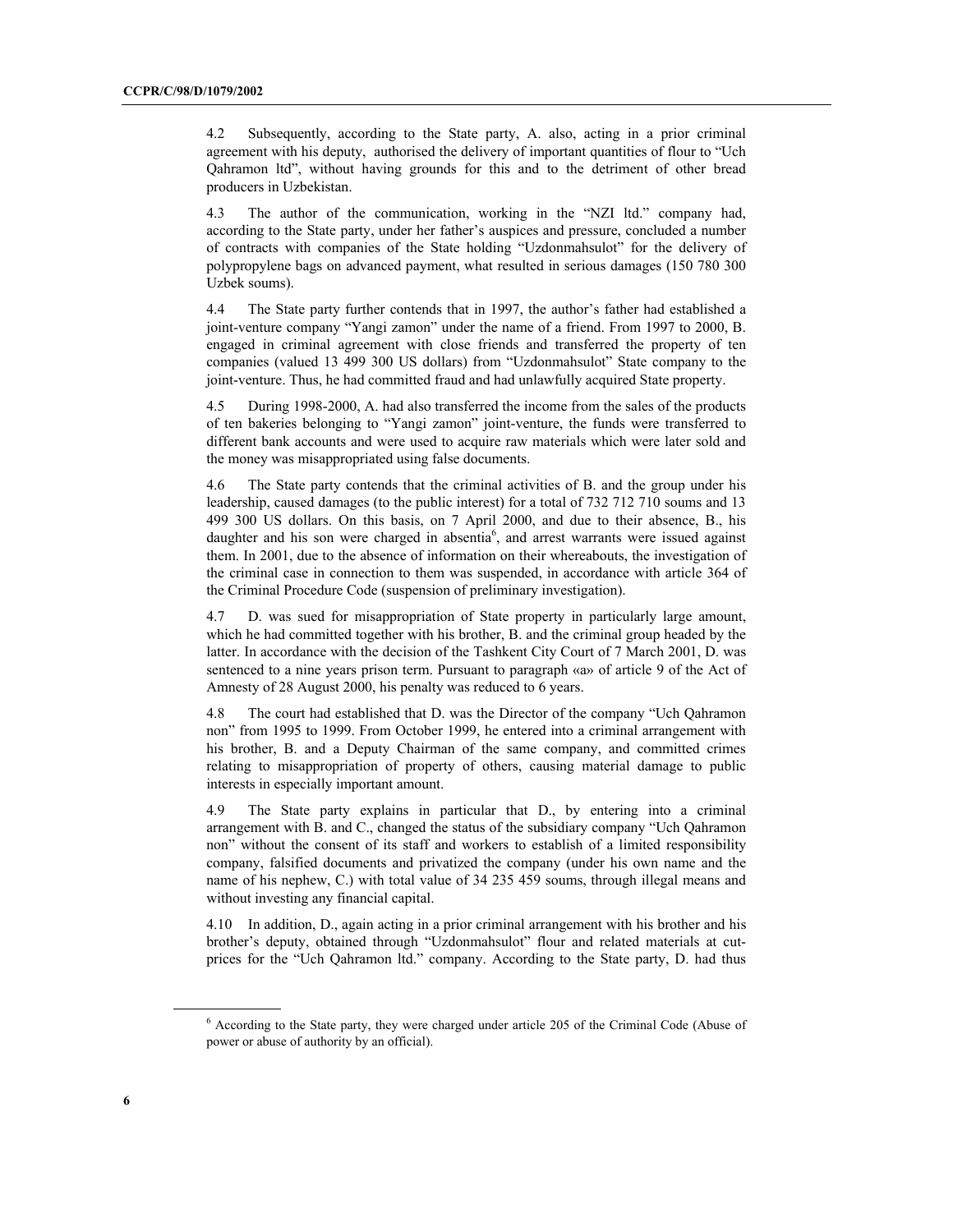used the funds for his own interest, and he had contributed to the decreasing of the amount of flour funds distributed by the Government among other regions of the country.

4.11 The State party further contends that the author's allegations in the present communication are groundless<sup>7</sup>.

4.12 According to the State party, during the preliminary investigation and in court, D. had stated that his term of office as Director of the company "Uch Qahramon non" was from 1995 to March 1999, that he had not registered the company illegally, had not committed misappropriation of someone else's property, and had not taken funded flour from "Uzdonmahsulot"; he had also affirmed that the charges against him constituted slander. Notwithstanding, the court found him guilty on the basis of the exiting evidence which was dully assessed during the trial. A number of officials had confirmed in court that "Uzdonmahsulot" State Company had provided "Uch Qahramon non" with several hundred tons of flour. One of D.'s co-accused, had also confirmed the above-mentioned facts, and had explained that he had allocated the flour, due to insistent demands by his chief, B., to supply "Uch Qahramon non" with flour in any way<sup>8</sup>.

4.13 Another witness confirmed that the staff of "Uch Qahramon non" company had never signed the relevant forms for the privatization of the company. Other witnesses had stated during the investigation and in court that D. and C. should have submitted specific documents on the privatization of the company to "Uzdonmahsulot" State Company, but they never did it.

4.14 Additional witnesses contended during the investigation and in court that the "Uzbekistan-Ukraine Friendship Society" was established in 1998, with B. as its Chairperson. Under a secret order of B., a bank account of the Society was opened, and a number of money transfers were received from companies operating the "Uzdonmahsulot" sphere.

4.15 An inspector of the State Tax Inspectorate had confirmed in court that an official inspection of "Uch Qahramon non" company revealed a number of irregularities in the company's accountant documents, and that the real profit exceeded the amount declared by the company.

4.16 The State party further notes that in accordance with the conclusions of an official audit carried in July 2000, "Uch Qahramon non" had been illegally privatized and it had subsequently received different quantities of floor on credit without interest; flour was also received without payment; and preferential loans for several dozens of millions of soums were given to the company by "Uzdonmahsulot" Corporation in 1998 and 1999.

 $<sup>7</sup>$  The State part mentions, in particular, (a) the author's allegations on the unfounded nature of the</sup> conviction of D., and the statement that it was based on non established evidence; (b) her allegations that her father had disappeared in March 2000, after having left for a meeting of the Cabinet of Ministers; the allegedly unsubstantiated character of the charges of the initial investigation against her father and her brother, C. (under search); (c) her allegations on the absence of designation by the preliminary investigation and the court of economic expert examination to identify the reasons of deficiency, as well as the correctness or incorrectness of distribution of grain funds in the State reserve; (d) her allegations on the absence of any irregularities in the activity of the "NZI" company; (e) her allegations on the psychological and physical pressure constantly exerted on the A. family during the preliminary investigation, which caused several members of the family to leave Uzbekistan.

<sup>&</sup>lt;sup>8</sup> According to the State party, the Chief of the Distribution section of « Uzdonmahsulot » had confirmed in court that, under the orders of one of the deputies of the author's father, he had released 710 tons of flour to « Uch Qahramon non ltd » from a « non-reimbursable fund ».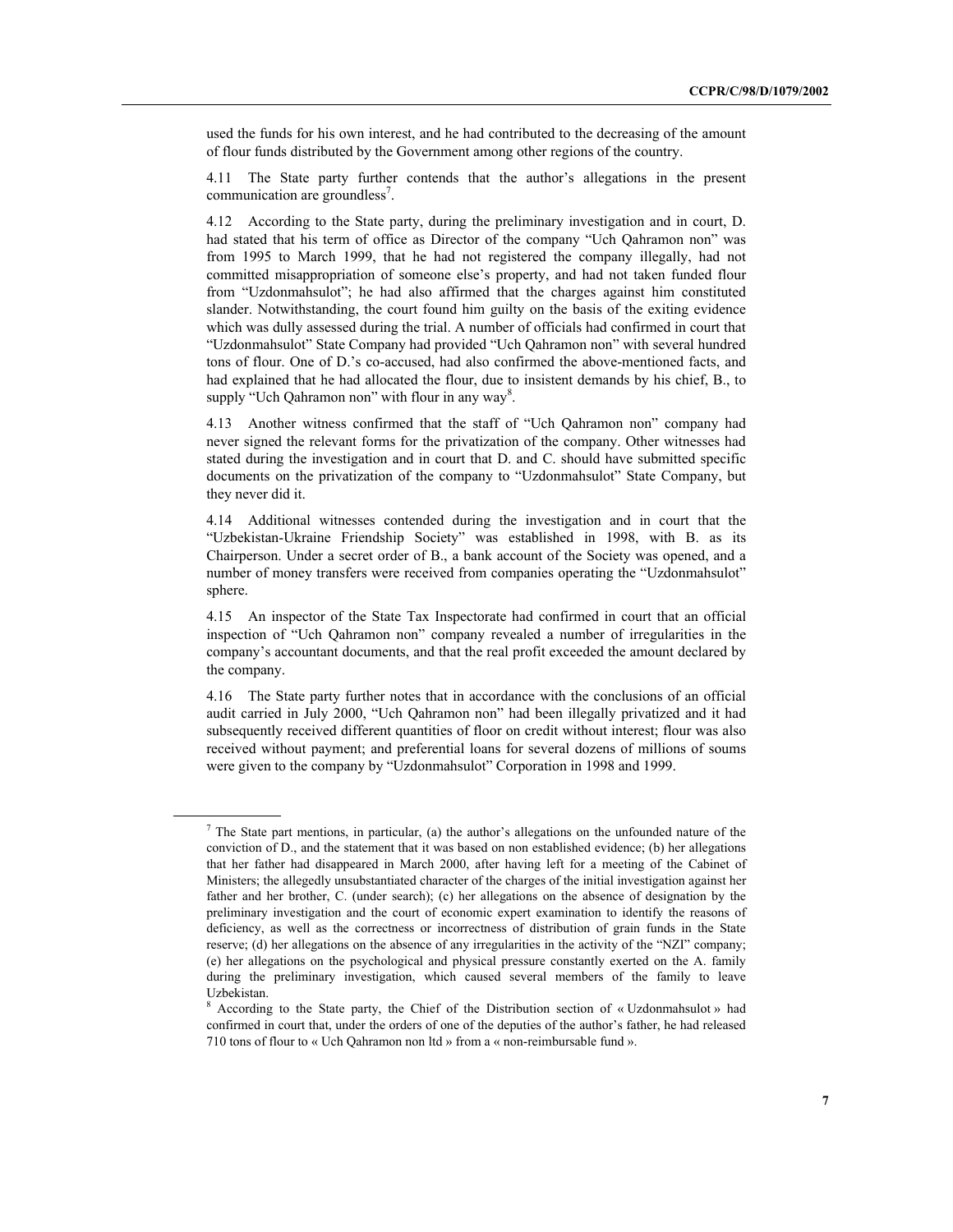4.17 According to the State party, it was established that Uch Qahramon non" company had received inappropriately several hundreds tons of flour on the account of unused funded flour for other regions of Uzbekistan in 1999/2000.

4.18 The State party also points out that by decision of 27 June 2000, the Tashkent City Economic Court found null and void the decision of the governor of Yunusobod district of October 1997 on the establishment of "Uch Qahramon ltd".

4.19 According to the State party, the above-mentioned facts have also been confirmed by the testimonies of D.'s co-accused in the same case, who were also convicted, and by other evidence.

4.20 The State party finally affirms that the initial investigation and the judicial proceedings have been conducted in accordance with the Uzbek Criminal Procedure Code, all complaints have been considered thoroughly, the evidence was assessed correctly, the guilt of D. was fully established, and his sentence was proportionate to the crimes committed.

### **Author's comments on the State party's observations**

5.1 The author's comments on the State party's observations were received on 6 July 2009. First, the author affirms that the State party's reply tend to present the case against her family as a purely economic one. According to her, however, her father was persecuted because he was not corrupt and had refused to obey illicit orders from his superiors<sup>9</sup>. B. had served for 22 years on decision-making posts in the domain of the bread in Uzbekistan and was a recognized professional. According to the author, the campaign against her father started only when he tried to warn the President about the irregularities and problems existing in the State's bread industry.

5.2 The author explains that her family was obliged to leave the country for Russia, where they've spent two and a half years. Subsequently, the family moved to a country in the European Union and was granted political asylum there.

5.3 The author contends that her family is a victim of violations by Uzbekistan of their rights under article 7 of the Covenant. The author's mother was psychologically pressured by law-enforcement authorities to force her to provide information on the author's and her father's activities. Her grand-mother was humiliated by the police when searching her house, apparently trying to find the "millions" hidden by B. there. Her uncle was subjected to violence during the preliminary investigation but also subsequently to his conviction, according to the author, to force him to testify against her and her father.

5.4 With reference to article 14 of the Covenant, the author claims that during the preliminary investigation, her mother had to change lawyers several times, because of pressure by the authorities. During the court trial of her uncle, the author prepared a number of complaints that were adduced to the case file but were never examined or were simply rejected. The Ombudsman, like other institutions, ignored their complaints.

5.5 The author further claims that the appeal filed by her uncle was dismissed. In addition, due to alleged pressure, no one accepted to testify on his behalf.

5.6 With reference to article 17 of the Covenant, the author claims that while questioning her mother, police officers arbitrarily interfered in her family life, as they alleged that B. had had extra-marital relations and children. The author contends that these

<sup>&</sup>lt;sup>9</sup> The author claims, for example, that her father had refused to carry out requests by the Prime-Minister to falsify documents on the de facto available quantities of grain or to produce wrong data on the grain quality (humidity, etc).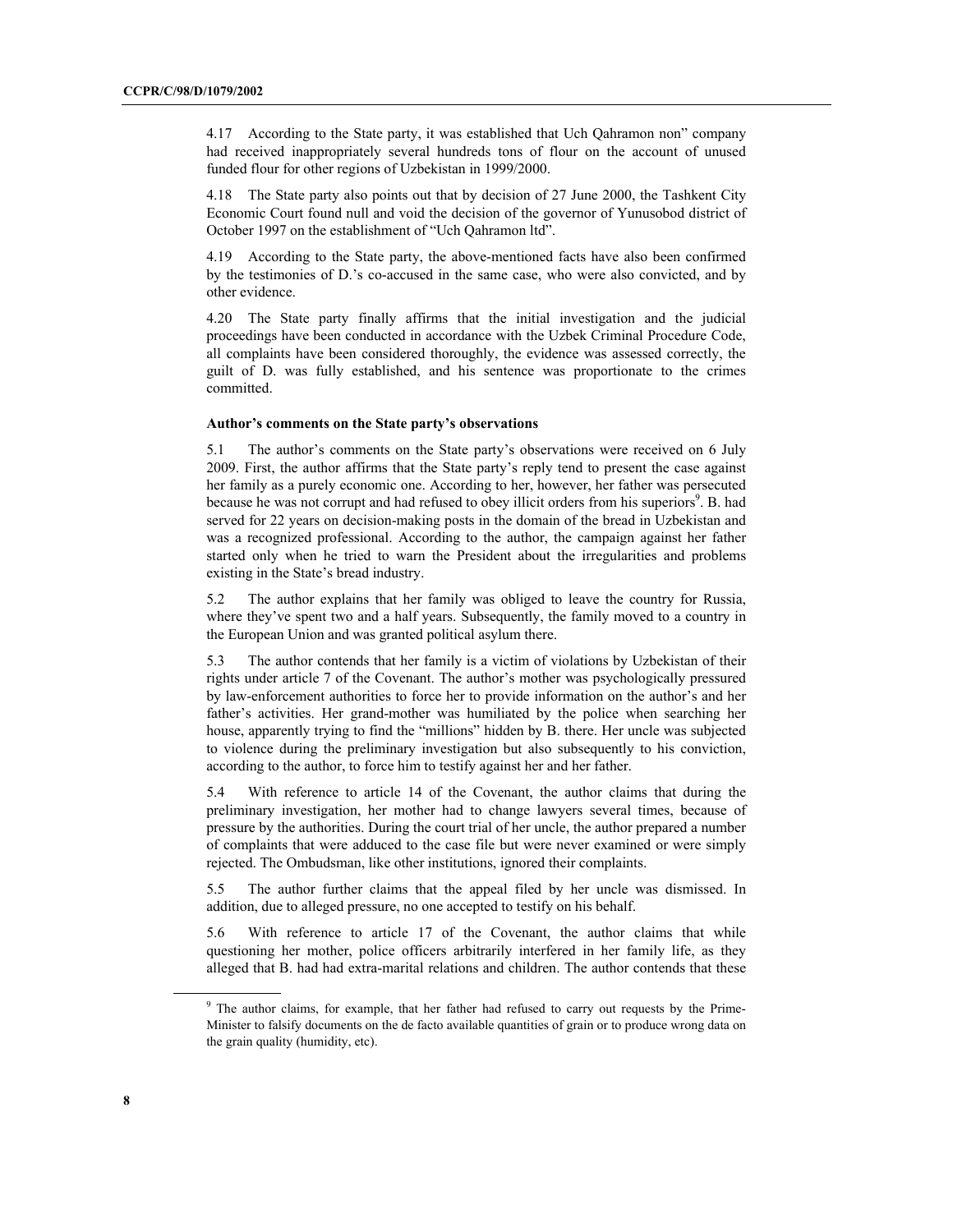statements sought to destabilise her mother in order to obtain evidence against the author's father.

5.7 The author invokes article 19 of the Covenant, and emphasizes that the family's repression started when her father wrote officially to high-ranked officials to inform them about the existing problems within the bread sector in Uzbekistan.

5.8 The author notes the State party's affirmation that her brother and her uncle had committed a theft in a particularly important amount, through an unlawful privatization of a company, unlawful acquisition of flour from the State reserve, and unlawful obtaining of credits. She provides details about the history of the acquisition of the company by her uncle and brother, and information on the functioning of the firm. According to her, the investigation and the court proceedings were biased, as the company in question was acquired legally, not through privatization but through a transaction financed by a loan, the flour was also procured lawfully, and no irregularities were committed in the obtaining or the use of the loans in question.

5.9 The author further affirms that the State party's explanation that her father was the founder of an Uzbek-US joint-venture, and that he had abused of his official situation in order to unlawfully acquire ten mini-bakeries is not correct. She contends that when the authorities had accused her father of having appropriated the mini-bakeries in question, the latter still appeared in the accounts of the State property Committee. Later, the bakeries were sold by this Committee to the joint-venture, through an official tender following a decision by the Committee of Ministers.

5.10 The author further challenges the State party's affirmation on her father's involvement in financial irregularities through the society "Uzbekistan-Ukraine". According to her, all decisions on loans, salaries, etc, were taken exclusively by the society's executive director, and not by her father (the society's Chair). Therefore, in the author's opinion, all irregularities in the functioning of this society should not be imputed to her father. According to the author, her father's charges in this respect were only based on the testimonies of two witnesses, obtained through unlawful means.

5.11 The author further rejects the State party's affirmation that she had obtained a preferential loan when working for the company "NZI" and that she had transferred the funds to her personal account, thus causing a loss of more then 150 millions of soums. She admits that the loan was contracted by the company, what permitted to pay a counterpart in advance. Later, the counterpart failed to comply with its obligations, which was confirmed by a court decision. However, as the authorities have started persecuting her and all "NZI" bank accounts were blocked and the seals, etc were seized, the money in question could never be recovered by the counterpart. Subsequently, the belongings of "NZI" were sold by the authorities.

# **Issues and proceedings before the Committee**

### **Consideration of admissibility**

6.1 Before considering any claim contained in a communication, the Human Rights Committee must, in accordance with the rule 93 of its Rules of Procedure, decide whether or not the case is admissible under the Optional Protocol to the Covenant.

6.2 The Committee has ascertained, as required under article 5, paragraph 2 (a), of the Optional Protocol, that the same matter is not being examined under another procedure of international investigation or settlement.

6.3 The Committee has noted the author's allegations that her and the other alleged victims' rights under articles 2; 7; 9; 10; 11; 14; 19; and 26, have been violated. It notes that